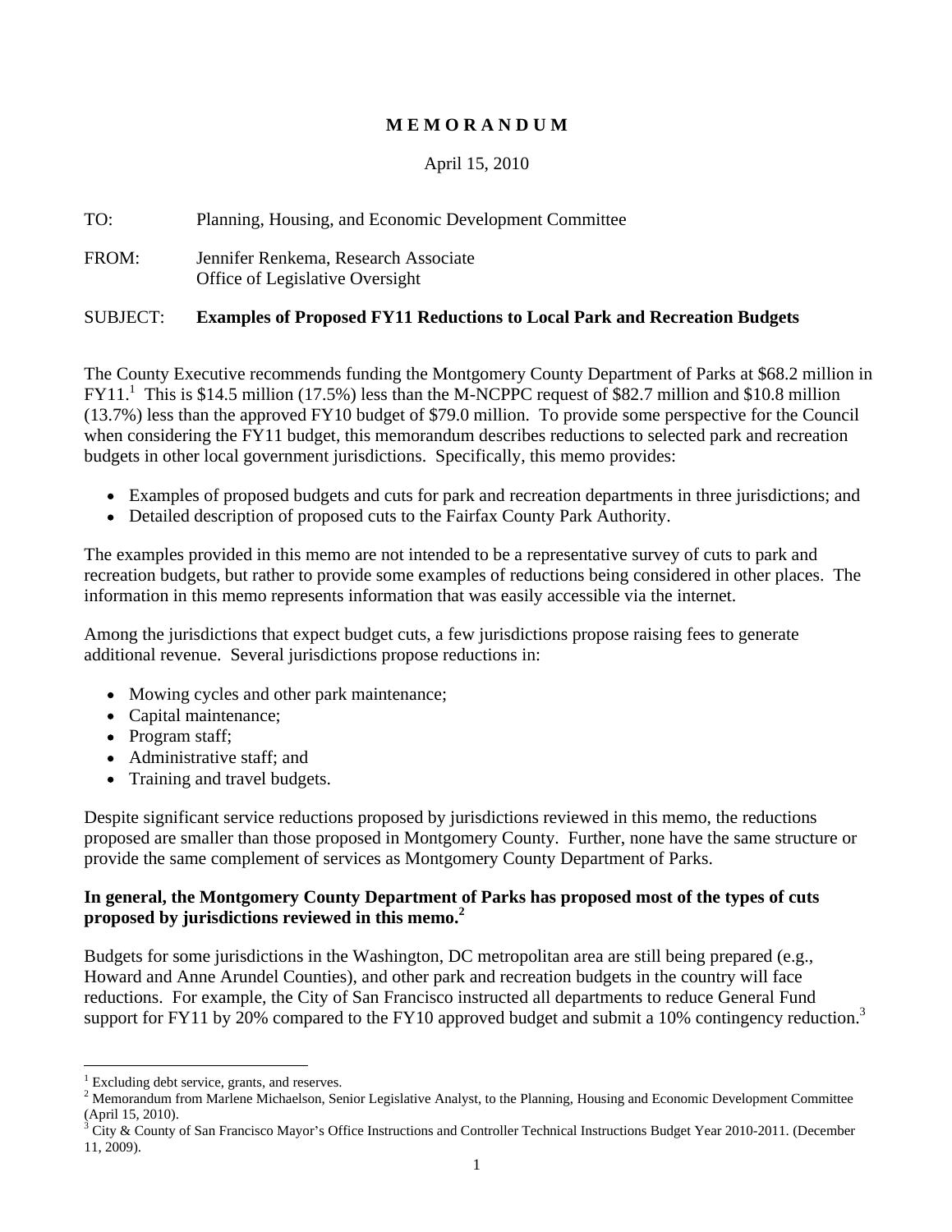The FY11 proposed budget for the Prince George's County Department of Parks and Recreation includes a 1.9% *increase* of \$4.93 million. However, the Prince George's County M-NCPPC is in a unique situation as its budget is not subject to the local tax limitations present in Montgomery County.

# **A. Case Examples of Combined Parks and Recreation Budget Cuts**

This section describes proposed FY11 budget reductions for park and recreation departments in Kansas City, MO; Virginia Beach, VA; and Washington, DC.<br>Kansas City, MO. Kansas City's proposed FY11 budget includes a 12.7% (\$6.74 million) reduction in

spending for the Department of Parks and Recreation. This includes a 19.5% reduction of workyears (75.5 vacant and filled positions).<sup>4</sup> Specific service changes and other reductions include:

- Reducing mowing for parks by 29% from 14 to 10 times per year and for boulevards by 22% from 18 to 14 times per year;
- Reducing ballfield renovation by  $64\%$  (\$225,000);
- Reducing capital maintenance funding for lake restoration and park roads; and
- Eliminating 40.1 positions due to outsourcing swimming pool maintenance and golf course management and privatizing tennis center management;
- Eliminating numerous vacant positions in administration, planning, park property maintenance, community centers, tree trimming, and other areas.

Virginia Beach, VA. Virginia Beach's proposed FY11 budget includes a 3.4% (\$1.77 million) reduction in spending for the Department of Parks and Recreation that includes a 1.9% cut in staff (16.8 workyears).<sup>5</sup> Despite the relatively small percentage cut, the FY11 budget proposes substantive reductions in maintenance and services, including:

- Lengthening mowing cycles for highways, parks, and municipal buildings by 28% from 18 to 23 days; for the resort area by 17% from 12 to 14 days; and for the municipal center by 43% from 7 to 10 days;
- Reducing plant replacement and flower planting in the resort area by 72%;
- Eliminating sports camps that serve about 210 children (about 7.4% of summer camp registrations);
- Reducing golf course maintenance, including reduced fertilizer application and irrigation repair;
- Reducing staffing for some programs; and
- Eliminating advertising for free community events that do not generate revenue.

The proposed FY11 budget also includes fee increases for recreation center memberships, out-of-school time programs, athletics, and aquatics.

Washington, DC. Washington, DC's proposed FY11 budget includes an 11.1% (\$5.34 million) reduction in spending for the Department of Parks and Recreation. This reduction includes a shift of \$1.7 million in administrative activities (finance, procurement, and human resources) to other departments and elimination of a \$300,000 FY10 one-time expense.<sup>6</sup> In addition, the budget:

- Reduces discretionary purchases in equipment, supplies, and other services;
- Eliminates 17 vacant positions;
- Reduces travel and training funds;

 <sup>4</sup> City of Kansas City, Missouri Submitted Activity Budget FY 2010-2011

<sup>&</sup>lt;sup>5</sup> City of Virginia Beach FY 2010-11 Proposed Resource Management Plan, Operating Budget  $\frac{6}{5}$  Covernment of the District of Columbia EV 2011 Proposed Budget and Einapoial Plan

 $6$  Government of the District of Columbia FY 2011 Proposed Budget and Financial Plan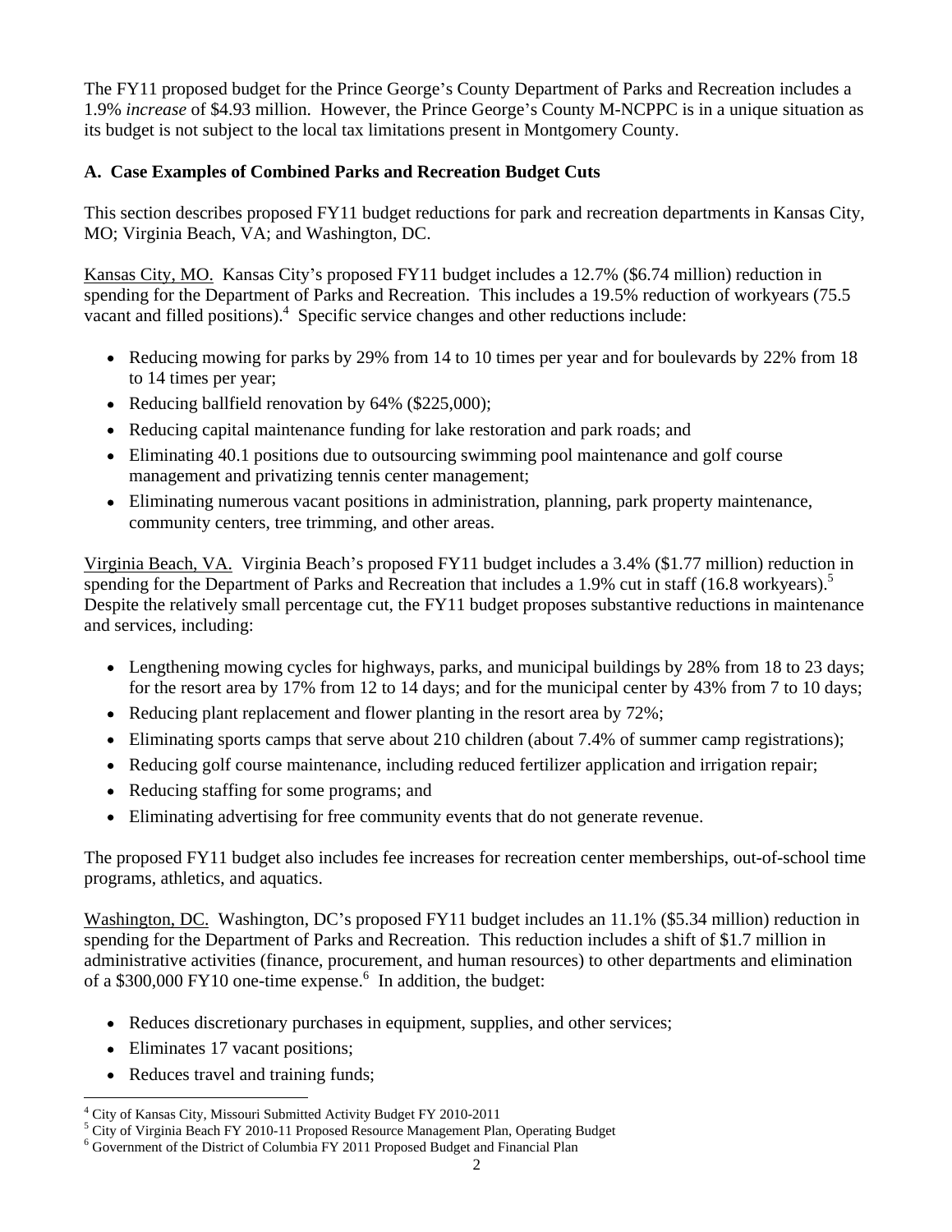- Reduces printing costs by focusing on doing more outreach via website resources;
- Eliminates 13 FTE administrative positions; and
- Reduces funds for contractual tennis program partners.

Despite these reductions, the DC budget includes additional staff and expenses for summer activities and camps, facilities improvement, park landscaping, recreation equipment upgrades, and operating costs for a new pool and recreation center.

## **B. Fairfax County Park Authority Proposed FY11 Budget Reductions**

### **1. Comparison of Montgomery County and Fairfax County Park Systems**

Table 1 provides some comparative information about the two park systems. However, the two systems differ in considerable ways.<sup>7</sup> For example: For example:

- The Fairfax County Park Authority manages recreation facilities and programming that is part of the Department of Recreation in Montgomery County (e.g., aquatics).
- The Fairfax County Park Authority manages eight golf courses, while Montgomery County's four courses are managed by the Revenue Authority.
- The Montgomery County Department of Parks budget includes costs for athletic field maintenance, while these costs are allocated to a separate fund in Fairfax County (although the Parks Authority maintains the fields). $8\degree$

|                           | Montgomery     | Fairfax        |
|---------------------------|----------------|----------------|
| FY10 Adopted Budget       | \$83.7 million | \$67.1 million |
| FY10 Budgeted WYs         | 688.5          | 598.5          |
| Acres of Parkland         | 34,600         | 22,600         |
| <b>Athletic Fields</b>    | 299            | 289            |
| Campgrounds               |                |                |
| <b>Equestrian Centers</b> |                |                |
| Formal Gardens            |                |                |
| Ice Rinks                 |                |                |
| Miles of Trails           | 201            | 300            |
| <b>Nature Centers</b>     |                |                |
| Parks                     | 410            | 417            |
| Playgrounds               | 291            | 220            |
| Reservable Picnic Areas   | 76             | 49             |
| Tennis Courts             | 305            | 200            |

**Table 1: Comparison of Select Characteristics of the Montgomery County and Fairfax County Park Systems**

Source: M-NCPPC Proposed Annual Budget FY2011; Fairfax County FY 2011 Advertised Budget Plan (Vol. 1 and 2); Fairfax County Park Authority website

 <sup>7</sup> The Maryland-National Capital Park and Planning Commission (M-NCPPC) Proposed Annual Budget FY2011 for Montgomery County; Fairfax County FY 2011 Advertised Budget Plan (Vol. 1 and 2); Fairfax County Park Authority website [\(www.fairfaxcounty.gov/parks](http://www.fairfaxcounty.gov/parks)) <sup>8</sup> The Montgomery County FY11 Recommended Budget includes a transfer from the General Fund to the Department of Parks to reimburse the cost of athletic field maintenance, however this does not affect the Department of Parks' MARC.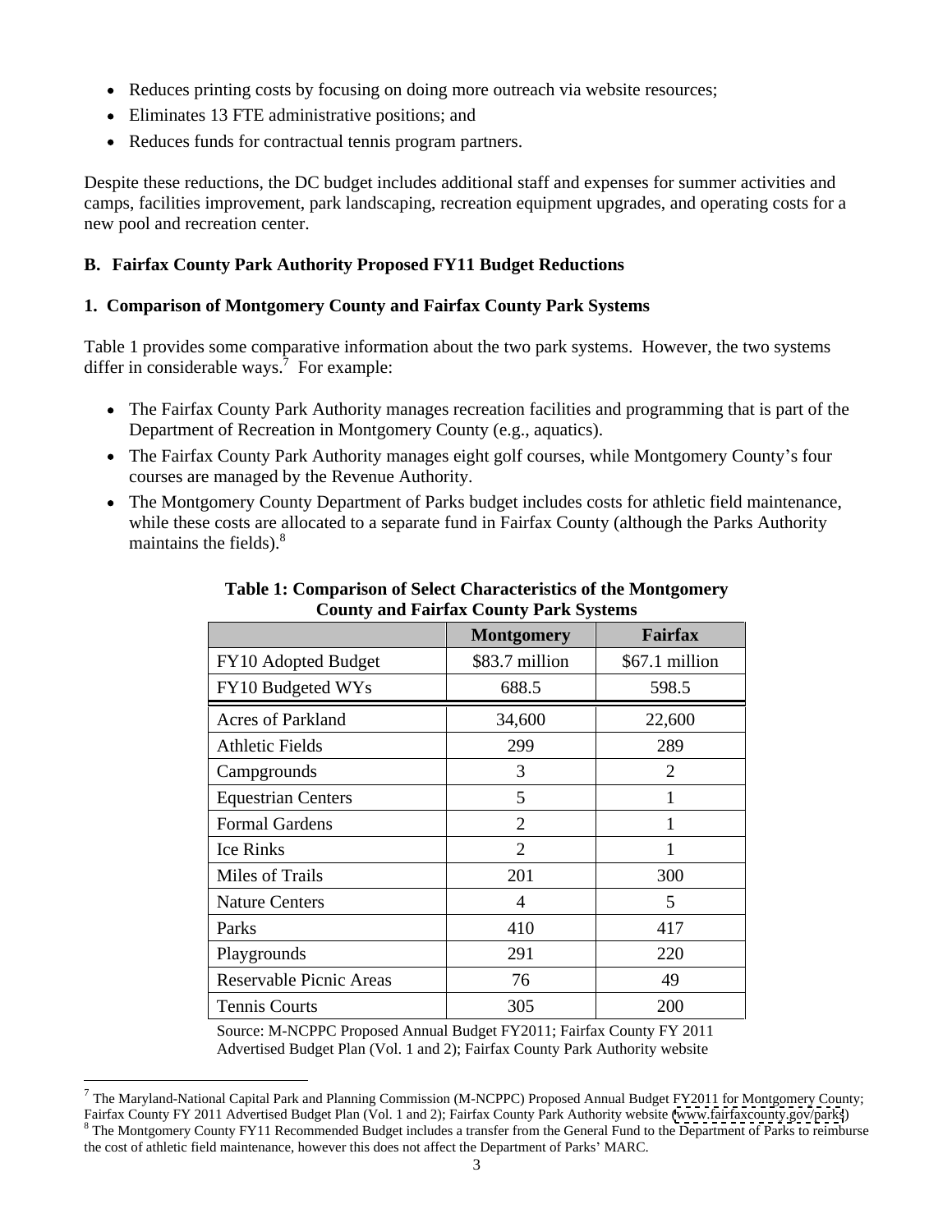# **2. Summary of Fairfax County Park Authority FY11 Proposed Budget Reductions**

Overview. The Fairfax County Park Authority receives operating funds from two sources: the County General Fund and the Park Revenue Fund. The County General Fund is primarily tax supported, although it includes some revenue from user fees that accounted for 8.6% (\$2.3 million) of the FY10 General Fund expenditures. The Park Revenue fund is entirely self-supported from user fees and charges at revenue supported facilities such as recreation centers, golf courses, and nature centers. The Park Revenue Fund supports 60% of the Park Authority budget compared to the General Fund that supports 40% of the Park Authority budget.<sup>9</sup> The Park Authority also receives supplemental revenue from the Fairfax County Park Foundation which contributed \$345,000 to the Park Authority in 2009.10

Table 2 shows proposed changes to the budgeted expenditures and staffing for the Fairfax Park Authority between the FY10 adopted budget and the FY11 proposed budget.

|                              | <b>FY10</b> | <b>FY11</b>    | Change in           |          |
|------------------------------|-------------|----------------|---------------------|----------|
|                              |             |                |                     |          |
|                              | Adopter     | <b>Propose</b> |                     |          |
| <b>Budgeted Expenditures</b> |             |                |                     |          |
| General Fund                 | \$26.93     | \$24.60        | $-$ \$2.34          | $-8.7\%$ |
| Park Revenue Fund            | \$40.03     | \$41.81        | \$1.78              | 4.5%     |
| <b>Total Funding</b>         | \$66.97     | \$66.41        | $-$ \$0.55 $-$ 0.8% |          |
| <b>Budgeted Workyears</b>    |             |                |                     |          |
| General Fund                 | 361.5       | ⊥ ∠ر           | -40.J               | $-11.2%$ |
| Park Revenue Fund            | 236         | 227            |                     | 0.4%     |
| Total Workyears              | 597.5       | 558            | $-39.5$             | $-6.6\%$ |

**Table 2: Changes to Fairfax County Park Authority Budget and Staffing (\$ in millions)**

Source: Fairfax County FY 2011 Advertised Budget Plan (Vol. 1 and 2)

Overall, the agency expects only a small decrease in operating costs (\$550,000). However, the \$2.34 million decrease in General Fund support is expected to result in elimination of 40.5 positions and service reductions (summarized below in Table 3). The proposed increase in expenditures from the Park Revenue Fund reflects increased personnel costs for additional instruction hours for recreation programs; post-employment benefits; operating expenses due to repairs, maintenance, and utility costs for Park Authority facilities; and capital equipment replacement. In addition to these changes, the proposed budget shifts some staff costs from the General Fund to the Park Revenue Fund.

*Notably, neither the General Fund nor the Park Revenue Fund FY11 proposed budgets include employee salary increases (i.e., performance pay or COLAs).*

 $\frac{9 \text{ Feifay County EV 20111} \text{ Advanced Budget Plane (Vol 1 and 2)}}{9 \text{ Feifay County EV 2011} \text{ Advanced Budget Plane (Vol 1 and 2)}}$ <sup>9</sup> Fairfax County FY 2011 Advertised Budget Plan (Vol. 1 and 2) <sup>10</sup> Fairfax County Park Foundation, [www.fxparks.org](http://www.fxparks.org)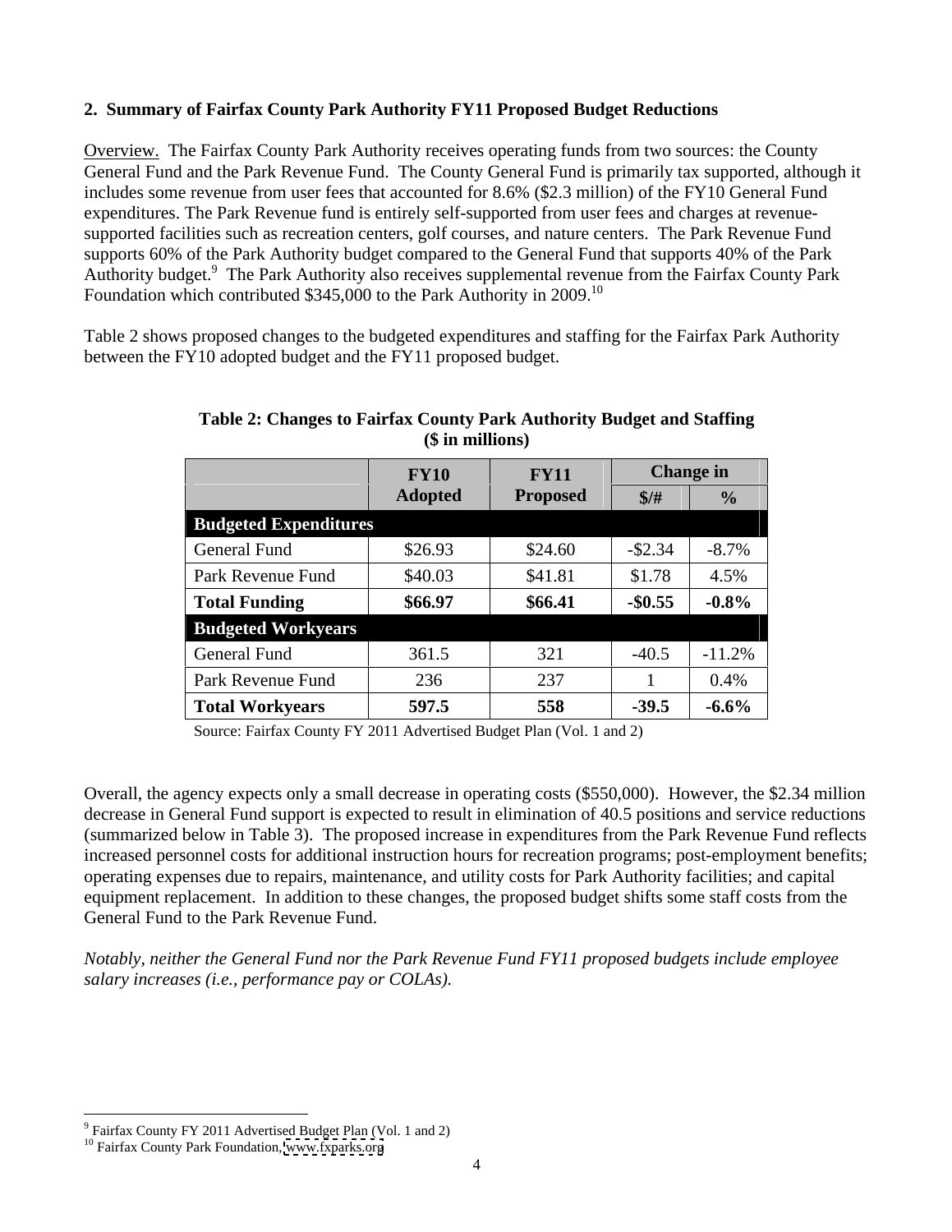Budget Reduction Strategies. The following table summarizes proposed FY11 cuts to the Fairfax County Park Authority staffing, programming, and services.

| <b>Program/Service Area</b>                  | <b>Specific Reductions</b>                                                                               |
|----------------------------------------------|----------------------------------------------------------------------------------------------------------|
| Park Maintenance                             | • Reduce trash collection from three times per week to once or twice a week                              |
|                                              | • Reduce park land mowing from once a month to every three months                                        |
|                                              | • Reduce athletic fields mowing from more than once per week to once per<br>week or less                 |
|                                              | • Reduce trail inspections from 1-2 times per month to 3-4 times per year                                |
|                                              | • Close restroom facilities at 15 parks                                                                  |
|                                              | • Reduce logistical and preparation support for special events                                           |
|                                              | • Reduce grounds maintenance management staff                                                            |
|                                              | • Reduce tree trimming and eliminate ability to trim trees that require more                             |
|                                              | than two climbers or are 75 feet or taller                                                               |
|                                              | • Reduce pest control for athletic fields                                                                |
| <b>Facility and Equipment</b><br>Maintenance | • Increase facility maintenance and repair backlog by 10-15%                                             |
|                                              | • Increase backlog from 45 days to 75 days for certain facility maintenance<br>needs                     |
|                                              | • Increase equipment maintenance backlog from 15 days to 30 days                                         |
|                                              | • Increase backlog for maintenance to roads, bridges, parking lots, stream                               |
|                                              | banks, and storm water ponds from 135 days to 180 days                                                   |
| Recreation Programs and                      | • Eliminate two park staff positions                                                                     |
| <b>Service Reductions</b>                    | • Eliminate lighting at 123 tennis, basketball, and volleyball courts. All<br>courts will close at dusk. |
|                                              | • Eliminate 5 of 52 affordable six-week summer recreation program sites and                              |
|                                              | eliminate summer program field trip                                                                      |
|                                              | • Close one outdoor swimming pool facility                                                               |
| Administration                               | • Eliminate position that provides oversight to strategic plan, accreditation                            |
|                                              | program, and other coordination and long-range strategic planning<br>functions                           |
|                                              | • Eliminate training and travel support                                                                  |
|                                              | • Reduce management and coordination for staff training                                                  |
|                                              | • Reduce technology support for staff computers and printers                                             |
|                                              | • Eliminate seven other administrative positions that provide a variety of                               |
|                                              | support functions                                                                                        |
| <b>Capital Projects</b>                      | • Reduce limited term funding that supports CIP projects (could result in                                |
|                                              | delays and additional CIP costs)                                                                         |

**Table 3: Fairfax County Park Authority Proposed FY11 Program and Service Reductions**

Source: Fairfax County FY 2011 Advertised Budget Plan (Vol. 1 and 2)